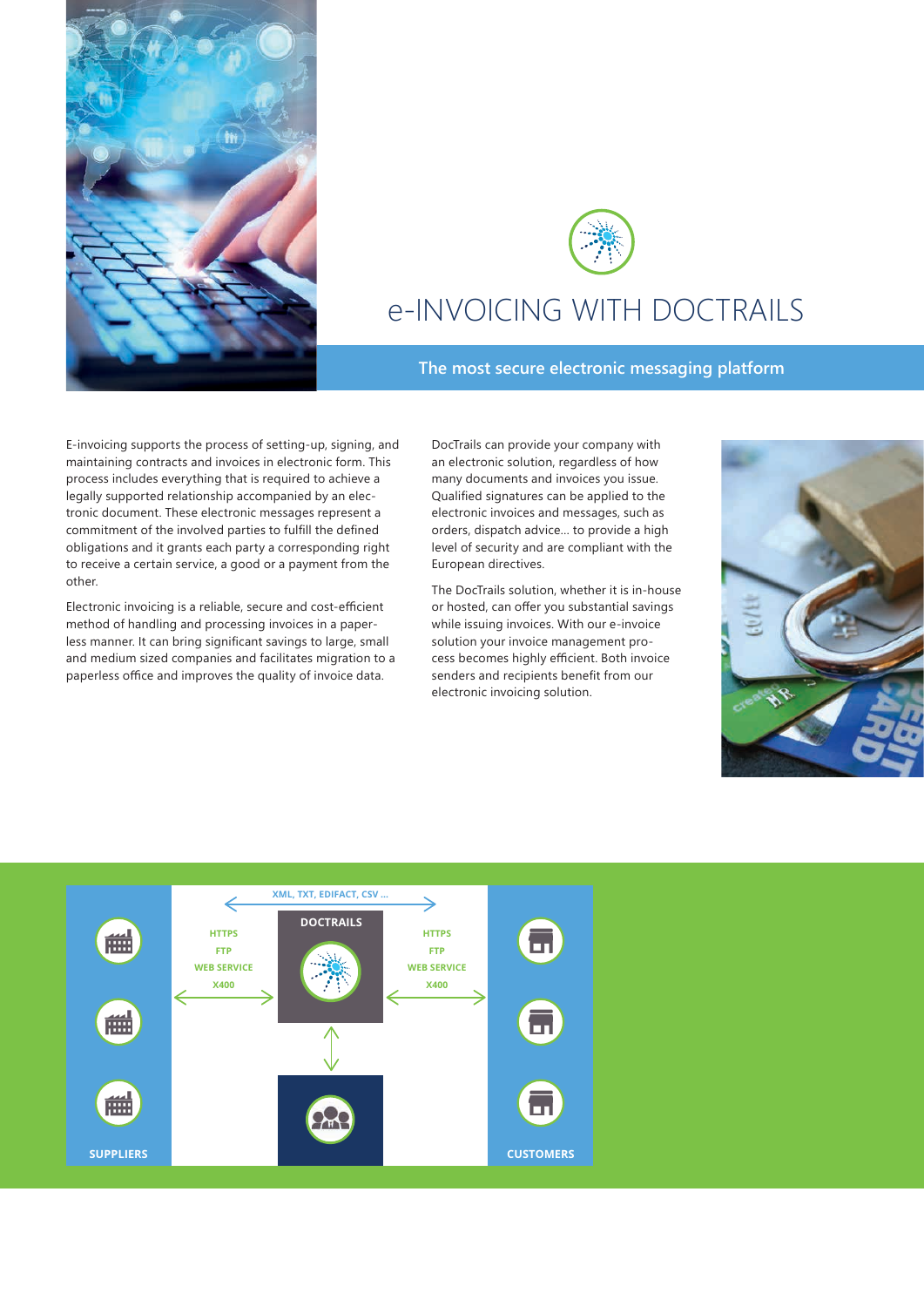

# **BENEFITS OF ELECTRONIC INVOICING**

The exchange of paper invoices is associated with considerable costs for handling. The costs may even exceed the invoiced amount. The main costs for handling paper invoices arise from multiple and error-prone data entries, from clarifications in case of errors and inconsistencies, from external and internal transport of the document and from archiving and searching the paper documents.

Moving from a manual processing to an electronic process can deliver major productivity gains as well as operating cost and paper-flow reductions. Contracting speed and quality is enhanced, while communication and service is improved. The electronic documents can easily be validated and authenticated. Companies will save time and money when changing from traditional paper invoicing to an electronic form.

The benefits are obvious:

# **REDUCED COST**

The processing cost of paper invoice can rise up to  $\epsilon$  10 per invoice, whereas the electronic counterpart reduces this by a factor of 10 to approximately € 1 per invoice depending upon transaction volumes. The benefits and savings are for both sender and receiver.

### **QUALITY**

Standardised electronic invoicing can bring substantial savings to companies and organisations. It can improve the quality of invoice data and streamlines business processes. Easier authorisation and improved document quality contribute to significant cost reduction.

### **HIGHER EFFICIENCY**

Electronic invoicing means streamlining payment routines and increasing the security as well as providing fast and effective communication between the companies that exchange electronic invoices. E-invoices can be exported from ERP systems and imported back into ERP systems, thus reducing human intervention and possible cause for errors. Electronic invoicing results in space saving because the invoices are stored in their electronic form. The data has to be entered fewer times than in the traditional way and reduces typing errors.

### **STRATEGIC BENEFITS**

Sending e-invoices to customers obviously creates a stronger relationship between both parties.

### **SECURITY**

To prevent tampering, each electronic message is sealed with an advanced signature based on a qualified digital certificate. This ensures the integrity of the contents and the authenticity of the origin.

#### **ENVIRONMENTAL FRIENDLY**

Sending and receiving electronic messages means less or even no paper consumption, thus contributing to a more friendly environment.

# **RAPID ROI**

The combined effect of both indirect and direct savings will provide you with a rapid ROI. The ROI is not several years, but only a few months.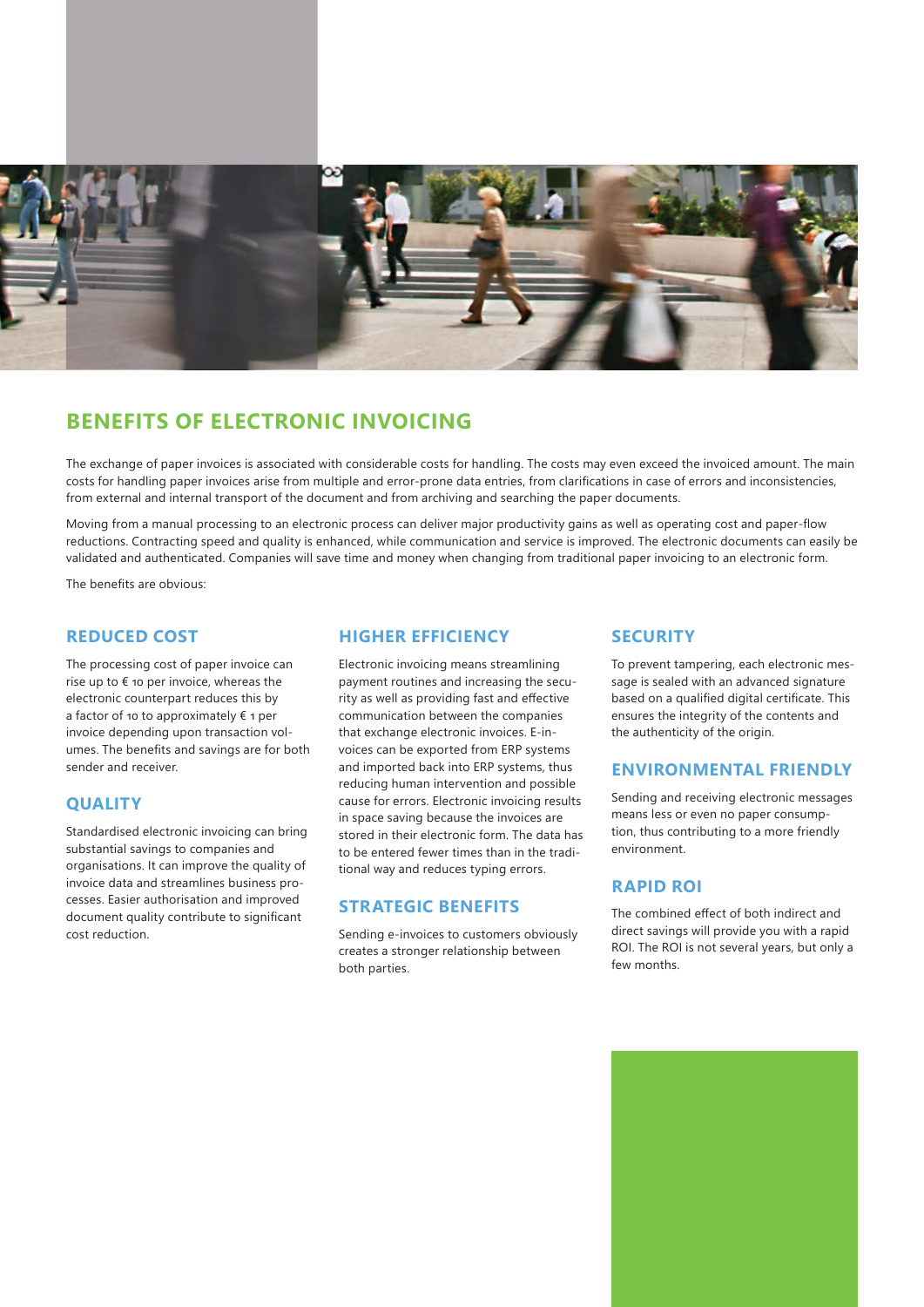

# **DOCTRAILS**

DocTrails consists of several parts:

The **mapping engine** provides support for the conversion of several standard document formats. A library of more than 300 mappings is at your disposal.

DocTrails places **digital signatures** based on standard PKI technology and guarantees the authenticity of the signer, data integrity and non-repudiation of electronic documents. XML documents are digitally signed in accordance with W3C standard. PDF documents are digitally signed, the signatures can be verified using validatie.doctrails.net or the freely available Adobe Reader.

DocTrails uses its own **Certificate Authority** to issue Class 2 certificates. The issuing process only takes a couple of minutes. This allows rapid and easy onboarding of suppliers and customers.

The **e-archive** contains all messages sent and received. Messages are stored on DocTrails as a primary source. Customers can obtain their messages on an annual basis on a removable medium, such as CD/DVD. This e-archive service is operated within DocTrails and runs fully automated. DocTrails archives all the electronic messages, together with the digital signature to prove data integrity and authenticity over the storage period.The e-invoices can be consulted via our DocTrails portal and are available or readable without undue delay, as required by the European Directive. The storage period depends upon the legislation in the members countries. DocTrails meets the legislation.

| DocTrainDemo                                                                                                          |                                                                                              |                 |                 |
|-----------------------------------------------------------------------------------------------------------------------|----------------------------------------------------------------------------------------------|-----------------|-----------------|
|                                                                                                                       | Certificaten<br>Certifican<br>H. Durger Testbewasser/Solicit TestbowscowVarilia Ver@isch for | Utgaande figura | Inkomende flows |
| <b>DOCTRAILS</b>                                                                                                      |                                                                                              |                 |                 |
|                                                                                                                       | Ultgaande flows (BE, Drongen, TestLeverancierVanKvn, TestLeverancierVanKvn,<br>Destandantel  |                 |                 |
| " PASSTHELLER/GOPES-Webmag decame sensegari +                                                                         |                                                                                              |                 | <b>DELL'</b>    |
| <b>338L DESADV ENVELOPES MEXIMART INPLAT -</b>                                                                        | ٠                                                                                            |                 | O(E)            |
| XML INVOICE ENVELOPES CANONICAL INPLAT -                                                                              | ٠                                                                                            |                 | $O(\sqrt{2})$   |
|                                                                                                                       | ٠                                                                                            |                 |                 |
| Rois                                                                                                                  | Inkomende flows (BE, Drongen, TestLeverancierVanKvn, TestLeverancierVanKvn,<br>Bestandscad   |                 | O <sub>1</sub>  |
| <b>OF OKCER SHOLE LUXIERS COUTFLAT-</b>                                                                               |                                                                                              |                 | <b>During</b>   |
| EDI DROERRSP ENVELOPES IMPLAT - EDI ORDRSP Envelopes<br>*** PASSTHRU SINGLE / Winkeung document loctvangen), wordt m. | ٠                                                                                            |                 | O <sub>n</sub>  |
| <b>XML ORDER SINGLE SAPERNEY OUTPLAT REVERSED -</b>                                                                   | ٠                                                                                            |                 | $O R +$         |
|                                                                                                                       |                                                                                              |                 |                 |
|                                                                                                                       |                                                                                              |                 |                 |
|                                                                                                                       |                                                                                              |                 |                 |
|                                                                                                                       |                                                                                              |                 |                 |
| Podail Dist Trailifbeno                                                                                               |                                                                                              |                 |                 |

|                                    | MESSAGE COUNTER PER USER       |                          |              |                    |               |            |                       |                         |  |
|------------------------------------|--------------------------------|--------------------------|--------------|--------------------|---------------|------------|-----------------------|-------------------------|--|
|                                    |                                |                          |              |                    |               |            |                       |                         |  |
|                                    | <b>Sint lustanes</b>           | Fiers.                   | $\equiv$     |                    |               |            |                       |                         |  |
|                                    |                                | trick!                   | $\mathbf{m}$ |                    |               |            |                       |                         |  |
|                                    | <b>Alakan</b>                  | $\sim$                   |              |                    |               |            |                       |                         |  |
| CASHIKIAKO                         | Alexings tupe                  | $1 - 1 - 1$<br><b>Ad</b> |              |                    |               |            |                       |                         |  |
| - -                                |                                |                          |              |                    |               |            |                       |                         |  |
| <b>Williams</b><br><b>MESSAGES</b> | <b>BAME</b>                    | <b>BUSINESSESSION</b>    |              | <b>MEZIAGELMAT</b> | $_{\rm ini}$  |            |                       |                         |  |
|                                    | <b>Jeanford</b>                | 140                      |              | ٠                  | ×<br>ies      |            |                       |                         |  |
| SETTINGS                           | Address of                     | w                        |              |                    | int.          |            |                       |                         |  |
|                                    | <b>STATE</b>                   | ٠                        |              | <b>TIME</b>        | 104           |            |                       |                         |  |
| <b>COCLIMBUS</b>                   | promote                        | ×                        |              | ×                  |               |            |                       |                         |  |
|                                    | <b>Internet</b>                |                          |              |                    | $\frac{1}{2}$ |            | m                     |                         |  |
|                                    | <b>Control &amp; Contrar</b>   |                          |              |                    |               | <b>TIP</b> |                       |                         |  |
|                                    | <b>Carried</b>                 |                          |              |                    | $\omega$      |            |                       |                         |  |
|                                    | Committee Park                 | $\alpha$                 |              |                    | $\equiv$      |            |                       |                         |  |
|                                    | motivene                       |                          |              |                    | ×             |            |                       |                         |  |
|                                    | <b>District Severity Syste</b> |                          |              |                    |               |            | <b>Планина меняем</b> | <b>Columns Prizeson</b> |  |
|                                    |                                |                          |              | $3 - 16 + 73 = 12$ |               |            |                       |                         |  |

The **distribution** (sending and receiving) of messages can be done in various ways: with the connector, a web service and the web portal.

In the **portal** you can use many functions, e.g. visualising, validating, printing, archiving and uploading of electronic messages. Users can logon to the portal using their user id/ password combination or their client certificate. The portal provides functionality for viewing, validating, printing, uploading, and archiving electronic messages. The portal also provides search capabilities that allow users to quickly retrieve messages, by entering search criteria such as customer number, invoice number or date range. From the results page, messages can be previewed.